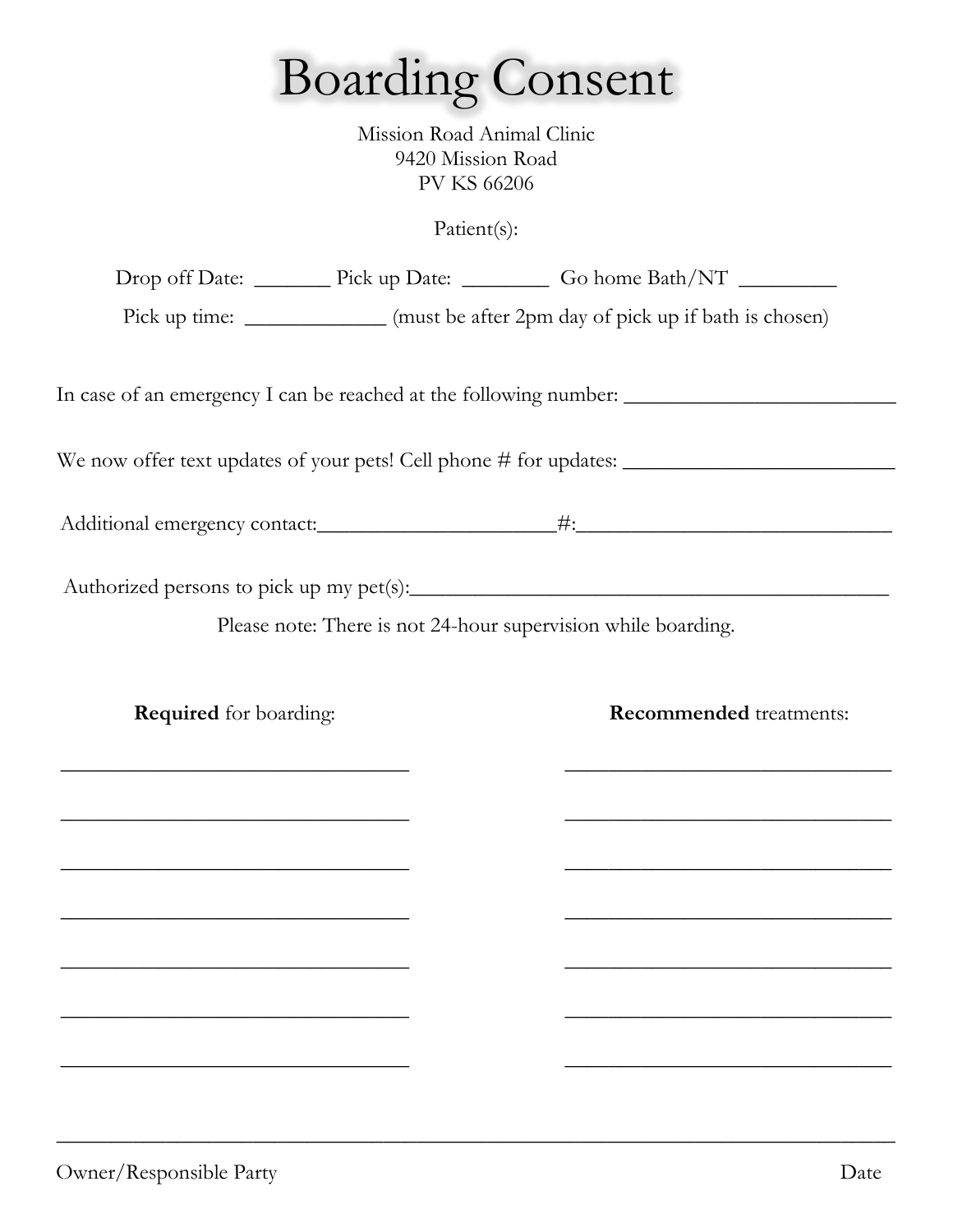### Mission Road Animal Clinic

Boarding Policies Agreement 9420 Mission Road Prairie Village Kansas 66206

In order to protect all of our boarders, we require pets to be current on vaccinations, and to be **flea, tick, and intestinal parasite free**. Any pets not current on vaccinations will be vaccinated. In addition, pets will be treated at the owner's expense for fleas, ticks or intestinal parasites if they are deemed a possible risk to our facility.

Reasonable precautions will be used against injury, escape, or death to the pet. The clinic and staff will not be held liable for problems that develop provided reasonable care and precautions are followed.

*I understand that any problem that develops during my pets stay will be treated as deemed appropriate by the staff or veterinarian. I assume full financial responsibility for any treatment expense involved.*

*Fees are to be paid in full at time of discharge.*

*\_\_\_\_\_\_\_\_\_\_\_\_\_\_\_\_\_\_\_\_\_\_\_\_\_\_\_\_\_\_\_\_\_\_\_\_\_\_\_\_\_\_\_\_\_\_\_\_\_\_\_\_\_\_\_\_\_\_\_\_\_\_\_\_\_\_\_\_\_\_\_\_\_\_\_\_\_*

Owner/Responsible Party Date